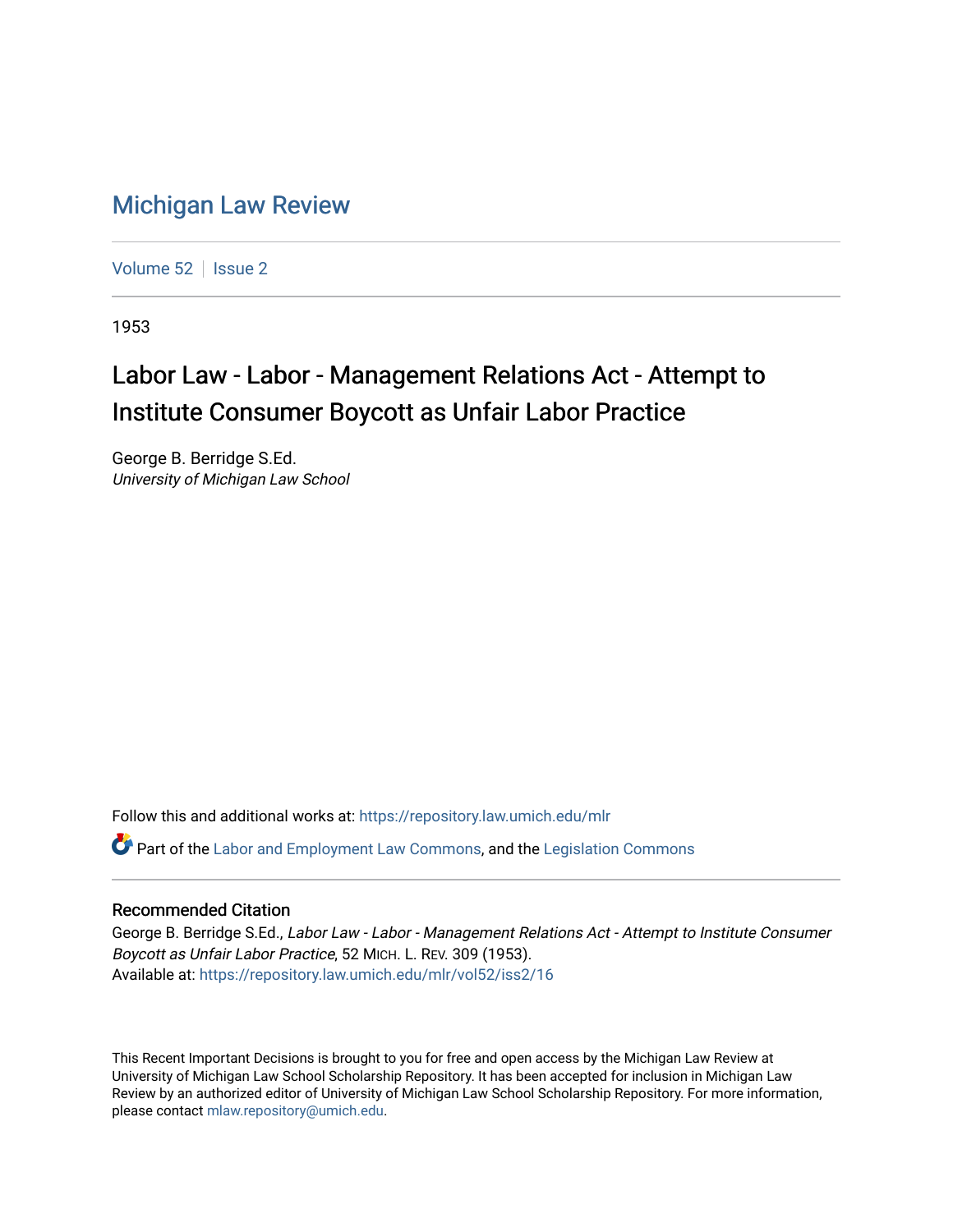LABOR LAW - LABOR-MANAGEMENT RELATIONS ACT - ATTEMPT TO IN-STITUTE CONSUMER BOYCOTT AS UNFAIR LABOR PRACTICE—In attempting to induce certain employees of defendant, a manufacturer of bakery products, to join a bakery workers' union, the union and several labor councils picketed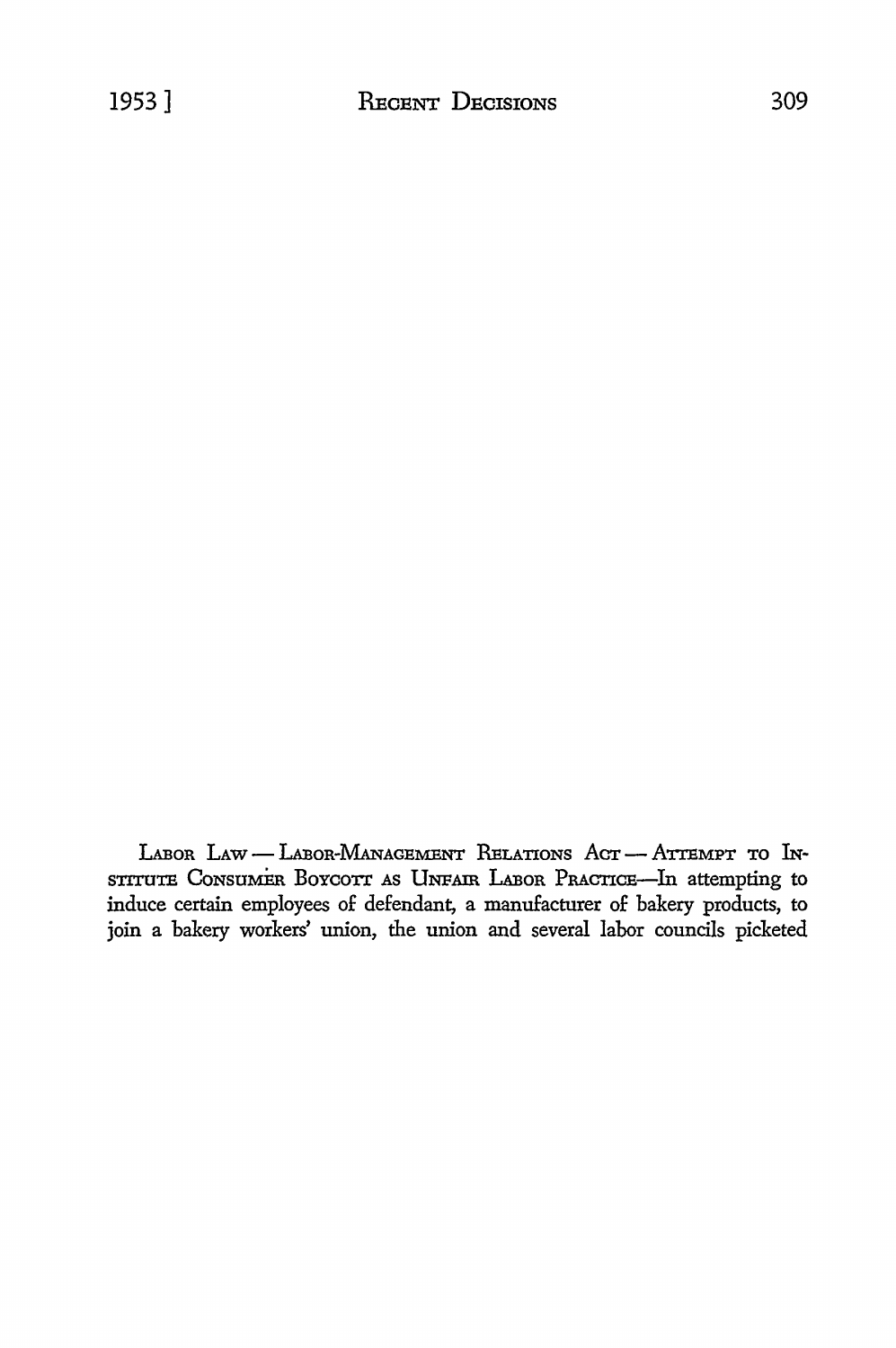retail stores selling defendant's goods in Los Angeles. Placards carried by the pickets stated that defendant was non-union and on the 'We-do-not-patronize" list of various labor organizations. A California state court granted defendant a preliminary injunction against the picketing.<sup>1</sup> Thereupon the National Labor Relations Board applied to federal district court for a preliminary injunction restraining defendant from invoking the injunction granted by the state court, claiming that since the unions' conduct was an unfair labor practice under section  $8(b)(4)(A)$  of the amended National Labor Relations Act,<sup>2</sup> the state court was without jurisdiction. On appeal from an order of the district court granting the injunction requested by the NLRB,8 *held,* affirmed. In their attempt to institute a consumer boycott of defendant by picketing its products at the retail level, the unions committed an unfair labor practice under section  $8(b)(1)(A)^4$  [rather than section  $8(b)(4)(A)$ ] of the amended NLRA. *Capital Service, Inc. 11. NLRB,* (9th Cir. 1953) 204 F. (2d) 848.

A union's attempt by picketing or other means to induce the general public to boycott an employer is clearly not within the scope of section  $8(b)(4)(A)$ since that section by its terms applies only where the union's efforts are directed toward "employees of an employer."5 In deciding whether the unions' conduct violated section  $8(b)(1)(A)$  the court reached the general conclusion that "under  $8(b)(1)$  boycotts are not legal where, as here used to restrain or coerce employees."6 No distinction was drawn between picketing defendant's own establishment and picketing retailers handling defendant's products, or between picketing and any other means of attempting to create a boycott. Nor was any question raised as to whether defendant threatened union standards by paying less than union wages or by maintaining substandard working conditions. These factors are significant under the various common law principles employed in judging a boycott's legality.<sup>7</sup> Was section  $8(b)(1)(A)$  intended to sweep away all these considerations and outlaw the inducement of public boycotts for organizational purposes under any and all circumstances? The legislative history of the LMRA is inconclusive on this point.<sup>8</sup> Adhering to the decision

1 Capital Service, Inc. v. Bakery Drivers Local Union No. 276, 21 CCH Lab. Cas. 1[66,865 (1952).

<sup>2</sup> Labor-Management Relations Act, 1947, 61 Stat. L. 141 (1947), 29 **U.S.C.** (Supp. V, 1952) §l58(b)(4)(A). This section makes it an unfair labor practice for a labor organization "to engage in, or to induce or encourage the employees of any employer to engage in, a strike or a concerted refusal in the course of their employment •.• " to perform services, where such action is taken for certain unlawful objectives, one of which is "forcing . . . any employer . . . to cease doing business with any other person."

s NLRB v. Capital Service, Inc., (D.C. Cal. 1952) 21 CCH Lab. Cas. 1[67,010.

<sup>4</sup>61 Stat. L. 141 (1947), 29 U.S.C. (Supp. V, 1952) §l58(b)(l)(A). Sec. 8(b) provides: "It shall be an unfair labor practice for a labor organization or its agents--(1) to restrain or coerce (A) employees in the exercise of the rights guaranteed in section  $7. . . . .$ " Sec. 7 gives employees the right, inter alia, to refrain from self-organization.

<sup>5</sup>See note 2 supra; Crowley's Milk Co., Inc. (Paterson Division), 102 N.L.R.B. No. 102 (1953).

<sup>6</sup> Principal case at 853.

71 TELLER, LABon DISPUTES AND CoLLECTIVE BARGAINING §149 (1940); 27 CoL. L. REv. 190 (1927).

s 20 Umv. Cm. L. REv. 109 (1952).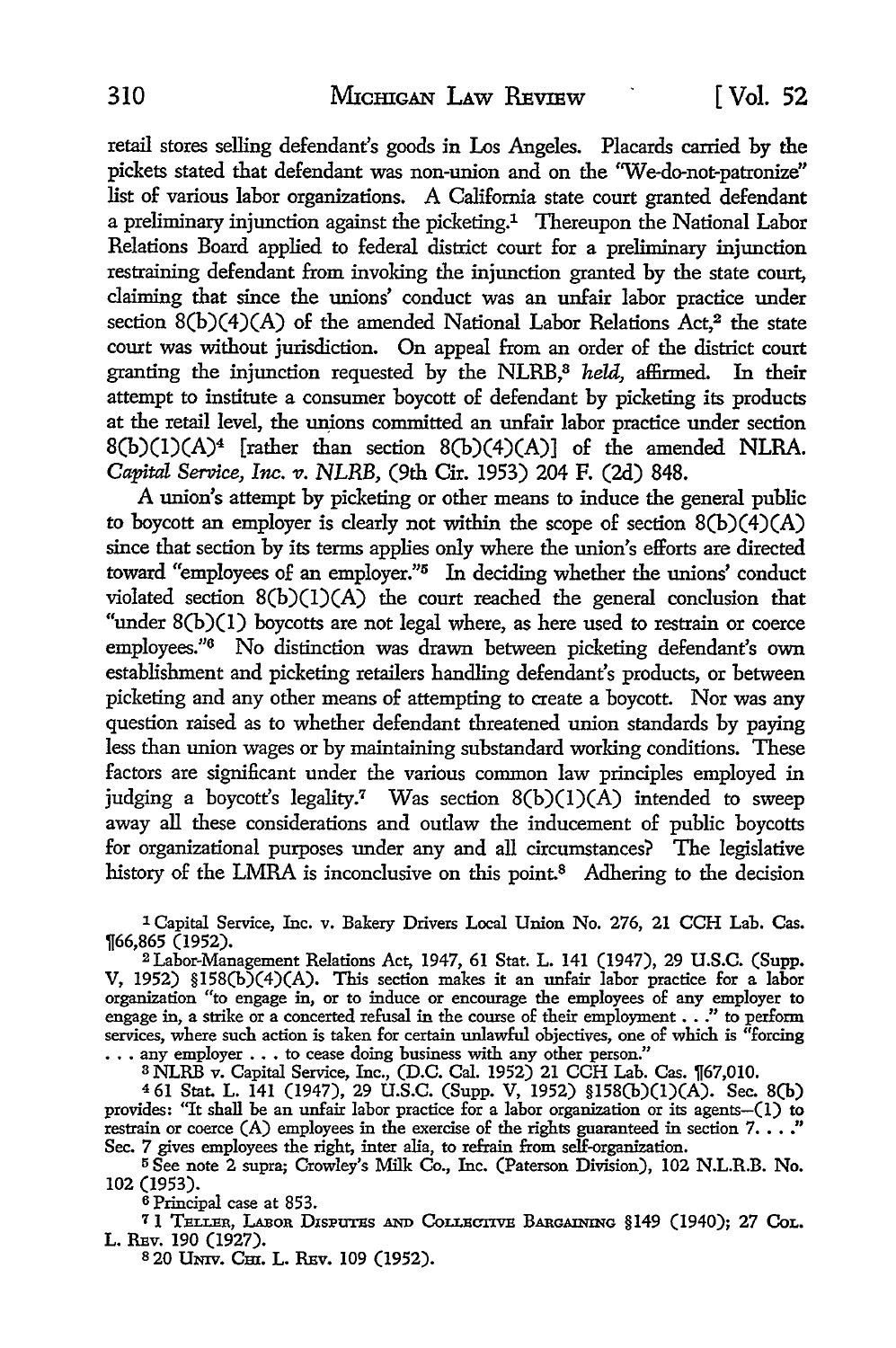in *Perry Norvell* Co.9 that section 8(b)(l)(A) was aimed primarily at coercive .conduct accompanying a strike, not at the strike itself, the NLRB has upheld the legality of peaceful stranger picketing for organizational purposes.<sup>10</sup> However, subsequent cases indicate some relaxation by the Board of this restrictive interpretation.11 The court in the principal case rested its decision almost entirely on the proposition that section  $8(b)(1)$  should be given the same scope as its counterpart, section  $8(a)(1)$ , which forbids employer restraint or coercion of employees. But a court might well require a more specific indication of legislative intent to deprive unions of such important means of safeguarding satisfactory working conditions and increasing union membership. This is especially so in view of the more limited prohibitions of section  $8(b)(4)(C)$ ,<sup>12</sup> and the fact that organizational methods like those involved in the instant case have been accepted by some courts as legitimate.<sup>13</sup> In focusing its attention on section  $8(b)(1)$ , the court in this case did not consider two important points: the constitutional question inherent in its restriction upon picketing and free speech, and the protection given the expression of opinion by section  $8(c).<sup>14</sup>$ Whether peaceful organizational picketing may be an exercise of the constitutional right of free speech is not entirely settled. Recent Supreme Court cases<sup>15</sup> suggest the possibility that, with respect to section  $8(b)(1)$ , the inquiry would be whether Congress had some rational basis for outlawing this type of picketing, if it did intend to do so.<sup>16</sup> In construing section  $8(c)$ , the NLRB has indicated that it does not protect picketing which falls outside the sphere of constitutionally secured free speech,<sup>17</sup> and that it does not protect any

980 N.L.R.B. 225 (1948).<br><sup>10</sup> United Brotherhood of Carpenters and Joiners, 80 N.L.R.B. 533 (1948).<br><sup>11</sup> Clara-Val Packing Co., 87 N.L.R.B. 703 (1949); Pinkerton's National Detective Agency, 90 N.L.R.B. 205 (1950). In Jarka Corp. of Philadelphia, 94 N.L.R.B. 320 (1951), the Board found unfair labor practices under §§8(b)(2) and 8(b)(l)(A), but the court of appeals reversed as to the latter, declining to consider the section's applicability. NLRB v. Jarka Corp. of Philadelphia, (3d Cir. 1952) 198 F. (2d) 618.

12 Does not this section, by specifically outlawing certain types of secondary action to secure recognition when a rival union has been certified, suggest that Congress did not intend to prohibit milder forms of recognition and organizational activities'? See Perry Norvell Co., note 9 supra, at 239.

1s See, e.g., Goldfinger v. Feintuch, 276 **N.Y.** 281, 11 N.E. (2d) 910 (1937); C. S. Smith Metropolitan Market Co. v. Lyons, 16 Cal. (2d) 389, 106 P. (2d) 414 (1940).

14 "The expressing of any views, argument, or opinion, or the dissemination thereof, whether in written, printed, graphic, or visual form, shall not constitute or be evidence of an unfair labor practice under any of the provisions of this Act, if such expression contains no threat of reprisal or force or promise of benefit." 61 Stat. L. 142 (1947), 29 U.S.C. .<br>(Supp. V, 1952) §158(c).

15 Building Service Employees International Union, Local 262 v. Gazzam, 339 U.S. 532, 70 S.Ct. 784 (1950); International Brotherhood of Teamsters, Local 309 v. Hanke, and Automobile Drivers & Demonstrators Local Union No. 882 v. Cline, 339 U.S. 470,

<sup>16</sup> As expressed in the Hanke case, note 15 supra, at 479, the question is whether Congress ''has struck a balance so inconsistent witli rooted traditions of a free people that it must be found an unconstitutional choice." There would appear to be very little doubt that the courts would sustain Congress' choice in this instance.

17 Denver Building Trade and Construction Trades Council (Henry Shore), 90 N.L.R.B. 1768 (1950).